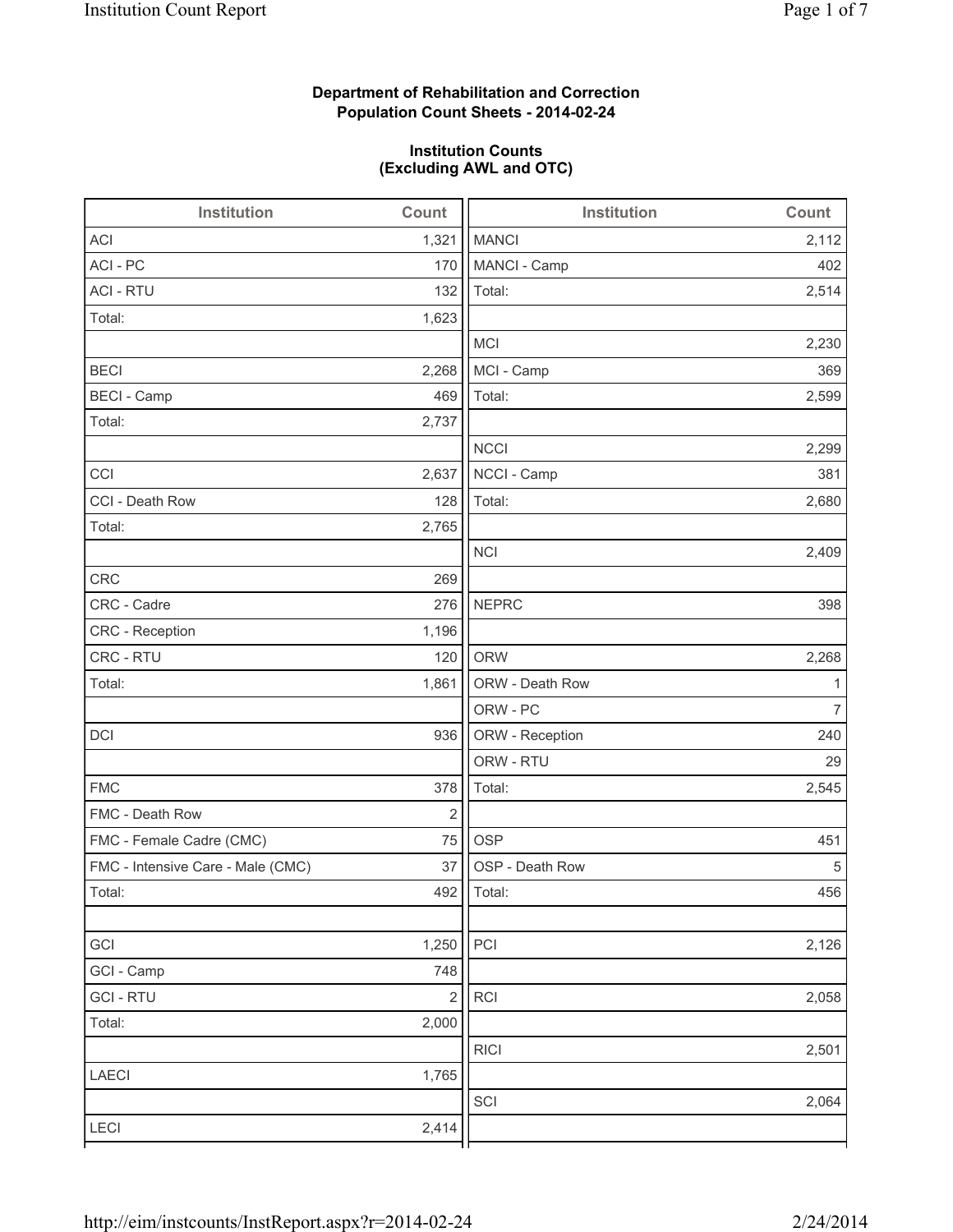| LECI - Camp              | 171   | SOCF           |                          | 1,137  |
|--------------------------|-------|----------------|--------------------------|--------|
| Total:                   | 2,585 | SOCF - RTU     |                          | 68     |
|                          |       | Total:         |                          | 1,205  |
| LOCI                     | 2,270 |                |                          |        |
|                          |       | <b>TCI</b>     |                          | 1,092  |
| <b>LORCI</b>             | 132   | TCI - Camp     |                          | 421    |
| LORCI - Cadre            | 226   | Total:         |                          | 1,513  |
| <b>LORCI - Reception</b> | 1,017 |                |                          |        |
| Total:                   | 1,375 | <b>TOCI</b>    |                          | 1,078  |
|                          |       |                |                          |        |
| <b>MACI</b>              | 1,019 | <b>WCI</b>     |                          | 1,365  |
| MACI - Minimum           | 1,376 | <b>WCI-RTU</b> |                          | 51     |
| MACI - Youth             | 19    | Total:         |                          | 1,416  |
| Total:                   | 2,414 |                |                          |        |
|                          |       |                | <b>Total Population:</b> | 50,385 |

\* The Total Population includes 37 Offenders with Reason Codes 30 & 31.

\*\* The Total Population includes 28 Offenders with Reason Code 0A.

#### **Male Population by Security Level (Include AWL and Exclude OTC)**

| <b>Security Level</b>  |                   | <b>Body</b> | <b>AWL</b> | $(-OTC)$ | <b>Total</b> |
|------------------------|-------------------|-------------|------------|----------|--------------|
| Total Level 5          |                   | 109         |            |          | 109          |
| Total Level 4          |                   | 1,760       | 10         | 10       | 1,760        |
| Total Level 3          |                   | 11.370      | 147        | 111      | 11,406       |
| Total Level 2          |                   | 17,391      | 232        | 160      | 17,463       |
| Total Level 1          |                   | 15.589      | 202        | 113      | 15,678       |
| <b>Total Death Row</b> |                   | 135         | 3          |          | 137          |
|                        | <b>Total Male</b> | 46,354      | 595        | 396      | 46,553       |

#### **Female Population by Institution (Include AWL and Exclude OTC)**

| Institution              | <b>Body</b> | <b>AWL</b> | $(-OTC)$     | <b>Total</b> |
|--------------------------|-------------|------------|--------------|--------------|
| DCI                      | 936         | 10         | 6            | 940          |
| <b>FMC</b>               | 4           | 5          |              | 8            |
| FMC - Female Cadre (CMC) | 75          |            | $\mathbf{0}$ | 76           |
| <b>NEPRC</b>             | 398         | 20         | 10           | 408          |
| <b>ORW</b>               | 2,268       | 53         | 30           | 2,291        |
| ORW - Death Row          |             | 0          | $\mathbf{0}$ |              |
| ORW - PC                 | 7           | $\Omega$   | 0            |              |
| ORW - Reception          | 240         | 0          | $\Omega$     | 240          |
| ORW - RTU                | 29          | 0          | 0            | 29           |
|                          |             |            |              |              |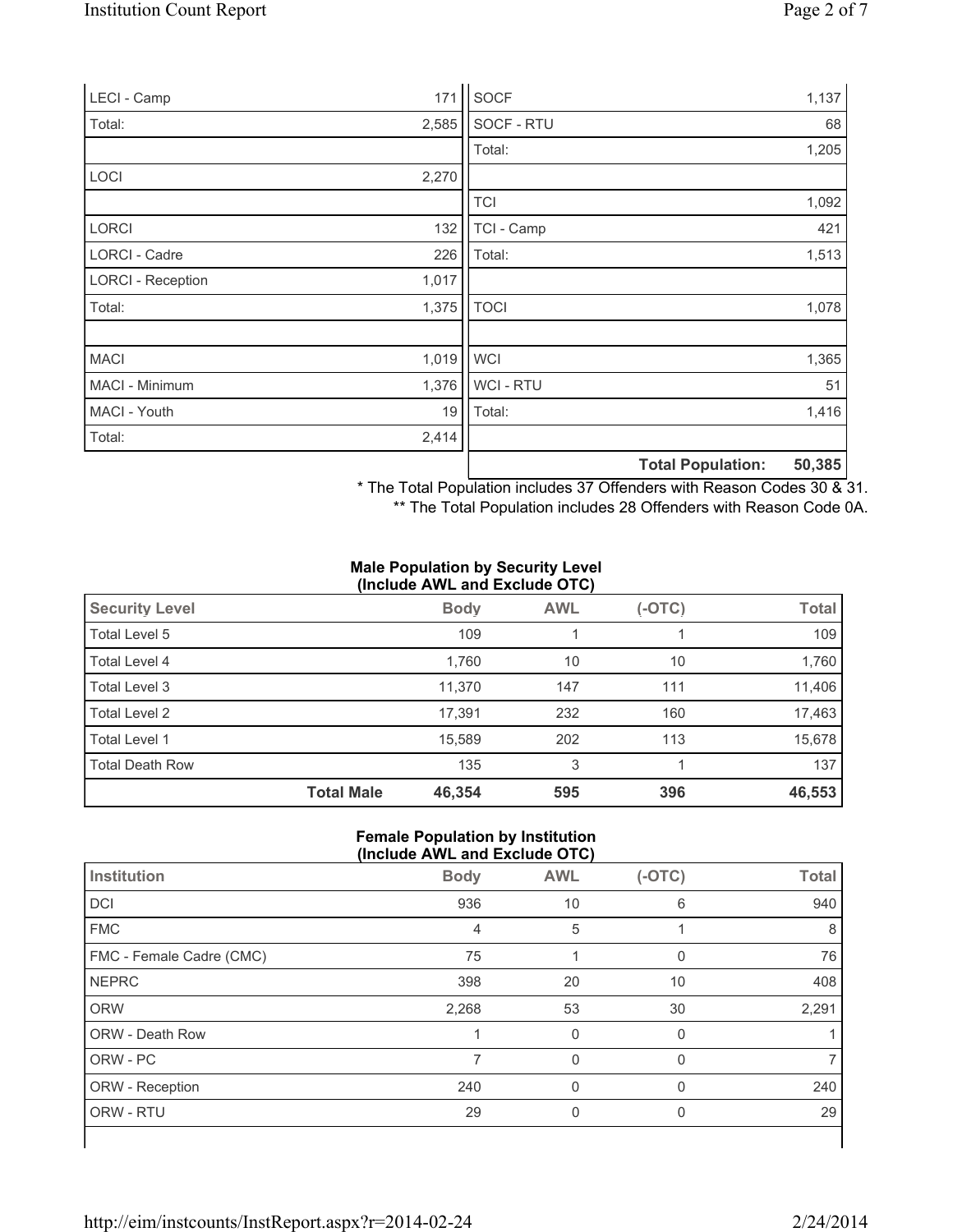| <b>Total Female</b>      | 3.958  | 89  | 47  | 4,000  |
|--------------------------|--------|-----|-----|--------|
|                          |        |     |     |        |
| <b>Total Population:</b> | 50,312 | 684 | 443 | 50,553 |

#### **Male Population by Institution: Security Level 5 (Include AWL and Exclude OTC)**

| Institution |                      | <b>Body</b> | <b>AWL</b> | $(-OTC)$ | <b>Total</b> |
|-------------|----------------------|-------------|------------|----------|--------------|
| <b>OSP</b>  |                      | 105         |            |          | 105          |
| <b>RICI</b> |                      |             |            |          |              |
| SOCF        |                      |             |            |          |              |
|             | <b>Total Level 5</b> | 109         |            |          | 109          |

## **Male Population by Institution: Security Level 4 (Include AWL and Exclude OTC)**

| Institution              |                      | =<br><b>Body</b>          | . ,<br><b>AWL</b>   | $(-OTC)$            | <b>Total</b>              |
|--------------------------|----------------------|---------------------------|---------------------|---------------------|---------------------------|
| ACI                      |                      | $\overline{2}$            | $\mathsf 0$         | $\mathbf 0$         | $\sqrt{2}$                |
| ACI - PC                 |                      | 3                         | $\mathsf{O}\xspace$ | $\mathsf{O}\xspace$ | $\,$ 3 $\,$               |
| <b>BECI</b>              |                      | $\mathbf{1}$              | $\mathsf{O}\xspace$ | $\mathsf{O}\xspace$ | 1                         |
| CRC                      |                      | 4                         | $\mathsf{O}\xspace$ | $\mathsf{O}\xspace$ | $\overline{4}$            |
| CRC - Reception          |                      | $\,$ 3 $\,$               | $\mathsf 0$         | $\mathsf{O}\xspace$ | 3                         |
| CRC - RTU                |                      | $\ensuremath{\mathsf{3}}$ | $\mathsf 0$         | $\mathbf 0$         | $\ensuremath{\mathsf{3}}$ |
| <b>FMC</b>               |                      | $\mathbf{1}$              | $\mathsf{O}\xspace$ | $\mathsf{O}\xspace$ | 1                         |
| <b>LAECI</b>             |                      | 3                         | $\mathsf{O}\xspace$ | $\mathbf 0$         | $\mathsf 3$               |
| LECI                     |                      | 26                        | $\mathsf 0$         | $\mathbf 0$         | 26                        |
| LOCI                     |                      | $\overline{2}$            | $\mathsf{O}\xspace$ | $\mathsf 0$         | $\sqrt{2}$                |
| LORCI                    |                      | $\mathbf{1}$              | $\mathsf{O}\xspace$ | $\mathsf 0$         | 1                         |
| <b>LORCI - Reception</b> |                      | $\mathbf{1}$              | $\mathbf{1}$        | $\mathbf{1}$        | 1                         |
| <b>MANCI</b>             |                      | 42                        | $\mathsf 0$         | $\mathsf{O}\xspace$ | 42                        |
| <b>NCI</b>               |                      | $\mathbf{1}$              | $\mathsf{O}\xspace$ | $\mathsf{O}\xspace$ | 1                         |
| <b>OSP</b>               |                      | 339                       | $\mathbf{1}$        | $\mathbf{1}$        | 339                       |
| PCI                      |                      | $\mathbf{1}$              | $\mathsf{O}\xspace$ | $\mathbf 0$         | 1                         |
| <b>RCI</b>               |                      | 24                        | $\mathbf{1}$        | $\mathbf{1}$        | 24                        |
| <b>SOCF</b>              |                      | 1,062                     | 4                   | $\overline{4}$      | 1,062                     |
| SOCF - RTU               |                      | 58                        | $\mathbf 1$         | $\mathbf{1}$        | 58                        |
| <b>TCI</b>               |                      | 6                         | $\mathsf{O}\xspace$ | $\mathsf{O}\xspace$ | $6\phantom{1}$            |
| <b>TOCI</b>              |                      | 173                       | $\mathbf 1$         | $\mathbf{1}$        | 173                       |
| <b>WCI</b>               |                      | $\overline{2}$            | $\mathbf 1$         | $\mathbf{1}$        | $\overline{2}$            |
| <b>WCI - RTU</b>         |                      | $\overline{2}$            | $\mathsf{O}\xspace$ | $\mathsf{O}\xspace$ | $\sqrt{2}$                |
|                          | <b>Total Level 4</b> | 1,760                     | 10                  | 10                  | 1,760                     |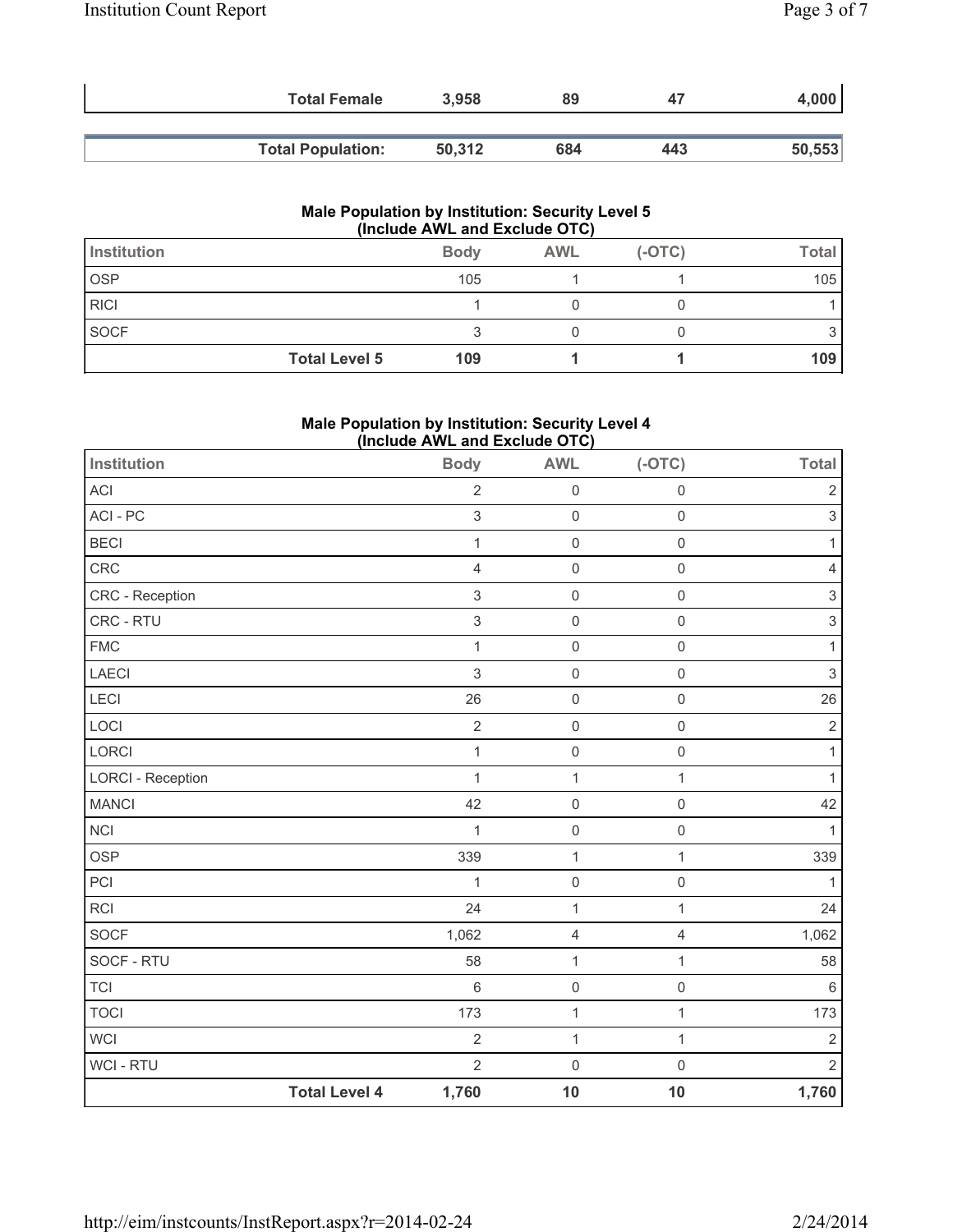| <b>Institution</b>                | (iliciude Avvic aliu Exclude OTO)<br><b>Body</b> | <b>AWL</b>                | $(-OTC)$            | <b>Total</b>   |
|-----------------------------------|--------------------------------------------------|---------------------------|---------------------|----------------|
| ACI                               | 26                                               | $\mathsf 0$               | $\mathsf{O}\xspace$ | 26             |
| ACI-PC                            | 80                                               | $\mathbf{1}$              | $\mathbf{1}$        | 80             |
| <b>BECI</b>                       | 14                                               | $\mathsf 0$               | $\mathsf 0$         | 14             |
| CCI                               | 5                                                | $\mathsf 0$               | $\mathsf{O}\xspace$ | $\,$ 5 $\,$    |
| CRC                               | 54                                               | $\overline{\mathcal{I}}$  | $\overline{4}$      | 57             |
| CRC - Cadre                       | 220                                              | $\mathsf 0$               | $\mathsf{O}\xspace$ | 220            |
| <b>CRC</b> - Reception            | 703                                              | 12                        | 8                   | 707            |
| CRC - RTU                         | 87                                               | $\mathsf{O}\xspace$       | $\mathsf 0$         | 87             |
| <b>FMC</b>                        | 13                                               | $\mathsf 0$               | $\mathsf{O}\xspace$ | 13             |
| FMC - Intensive Care - Male (CMC) | $\sqrt{5}$                                       | $\mathsf 0$               | $\mathsf{O}\xspace$ | $\,$ 5 $\,$    |
| GCI                               | $\overline{2}$                                   | $\mathbf 1$               | $\mathbf{1}$        | $\overline{2}$ |
| <b>LAECI</b>                      | 14                                               | $\mathsf 0$               | $\mathsf{O}\xspace$ | 14             |
| <b>LECI</b>                       | 2,255                                            | 21                        | 19                  | 2,257          |
| LOCI                              | $\overline{2}$                                   | $\mathsf{O}\xspace$       | $\mathsf{O}\xspace$ | $\overline{2}$ |
| LORCI                             | 32                                               | $\overline{4}$            | $\overline{4}$      | 32             |
| <b>LORCI - Cadre</b>              | 211                                              | $\mathsf 0$               | $\mathsf{O}\xspace$ | 211            |
| <b>LORCI - Reception</b>          | 519                                              | 14                        | 11                  | 522            |
| <b>MACI</b>                       | 4                                                | $\mathsf{O}\xspace$       | $\mathsf 0$         | $\overline{4}$ |
| MACI - Youth                      | $\overline{4}$                                   | $\mathsf 0$               | $\mathsf{O}\xspace$ | 4              |
| <b>MANCI</b>                      | 1,942                                            | 28                        | 22                  | 1,948          |
| MCI                               | 6                                                | $\mathsf{O}\xspace$       | $\mathsf{O}\xspace$ | 6              |
| <b>NCCI</b>                       | $\overline{7}$                                   | $\mathsf{O}\xspace$       | $\mathsf{O}\xspace$ | $\overline{7}$ |
| <b>NCI</b>                        | 14                                               | $\ensuremath{\mathsf{3}}$ | $\mathbf{1}$        | $16\,$         |
| <b>OSP</b>                        | $\mathbf{1}$                                     | $\mathsf{O}\xspace$       | $\mathsf{O}\xspace$ | $\mathbf{1}$   |
| PCI                               | 47                                               | $\,$ 5 $\,$               | $\mathbf{1}$        | 51             |
| <b>RCI</b>                        | 1,883                                            | 18                        | 15                  | 1,886          |
| <b>RICI</b>                       | $\overline{4}$                                   | $\mathsf 0$               | $\mathsf{O}\xspace$ | $\overline{4}$ |
| SCI                               | $\mathbf{1}$                                     | $\mathbf{1}$              | $\mathbf{1}$        | $\mathbf{1}$   |
| <b>SOCF</b>                       | 72                                               | $\mathsf{O}\xspace$       | $\mathsf{O}\xspace$ | 72             |
| SOCF - RTU                        | $10$                                             | $\mathsf{O}\xspace$       | $\mathsf{O}\xspace$ | $10$           |
| <b>TCI</b>                        | 978                                              | 18                        | 13                  | 983            |
| TCI - Camp                        | $\mathbf{1}$                                     | $\mathsf 0$               | $\mathsf{O}\xspace$ | $\mathbf{1}$   |
| <b>TOCI</b>                       | 845                                              | $\boldsymbol{9}$          | 6                   | 848            |
| <b>WCI</b>                        | 1,261                                            | $\sqrt{5}$                | $\overline{4}$      | 1,262          |
| <b>WCI - RTU</b>                  | 48                                               | $\mathsf{O}\xspace$       | $\mathsf{O}\xspace$ | 48             |
| <b>Total Level 3</b>              | 11,370                                           | 147                       | 111                 | 11,406         |

#### **Male Population by Institution: Security Level 3 (Include AWL and Exclude OTC)**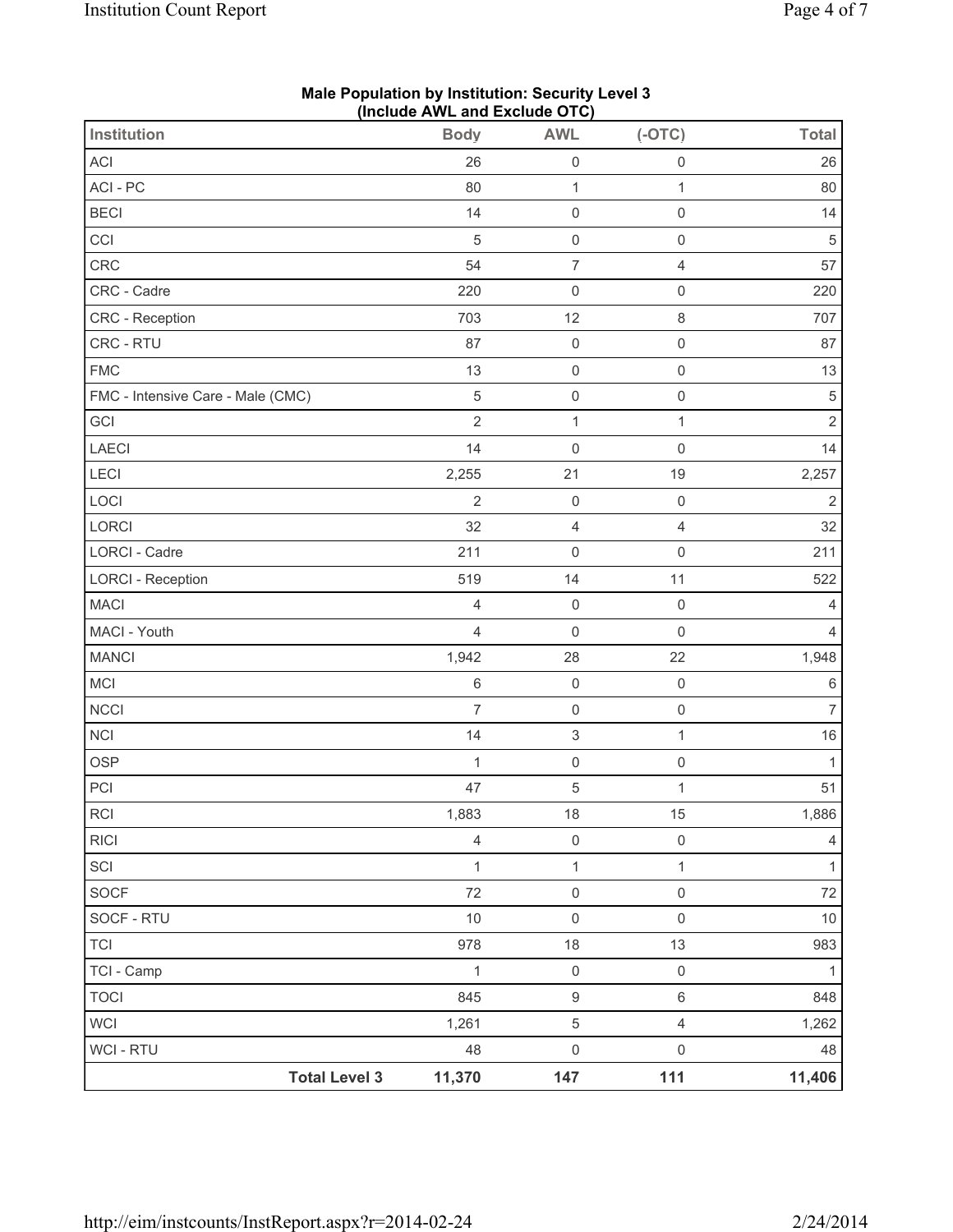|  |  |  | (Include AWL and Exclude OTC) |  |
|--|--|--|-------------------------------|--|
|--|--|--|-------------------------------|--|

| Institution                       | <b>Body</b>      | <b>AWL</b>                | $(-OTC)$            | <b>Total</b>   |
|-----------------------------------|------------------|---------------------------|---------------------|----------------|
| ACI                               | 558              | 5                         | $\sqrt{2}$          | 561            |
| ACI-PC                            | 61               | $\mathsf{O}\xspace$       | $\mathsf 0$         | 61             |
| <b>ACI - RTU</b>                  | 84               | $\mathbf 0$               | $\mathsf 0$         | 84             |
| <b>BECI</b>                       | 1,530            | 21                        | 15                  | 1,536          |
| CCI                               | 1,829            | 22                        | 15                  | 1,836          |
| CRC                               | 81               | $\overline{4}$            | $\overline{4}$      | 81             |
| CRC - Cadre                       | 39               | $\mathsf 0$               | $\mathsf 0$         | 39             |
| <b>CRC</b> - Reception            | 273              | $\boldsymbol{7}$          | $\sqrt{5}$          | 275            |
| CRC - RTU                         | 23               | $\mathbf{1}$              | $\mathsf 0$         | 24             |
| <b>FMC</b>                        | 16               | $\mathsf{O}\xspace$       | $\mathsf 0$         | 16             |
| FMC - Intensive Care - Male (CMC) | 20               | $\mathsf 0$               | $\mathsf{O}\xspace$ | 20             |
| GCI                               | 804              | 7                         | $\,$ 5 $\,$         | 806            |
| GCI - Camp                        | $\mathbf 1$      | $\mathbf 0$               | $\mathsf 0$         | $\mathbf{1}$   |
| LAECI                             | 1,346            | 32                        | 24                  | 1,354          |
| LECI                              | 118              | $\mathsf{O}\xspace$       | $\mathsf 0$         | 118            |
| LOCI                              | 1,107            | $\,8\,$                   | $\,6\,$             | 1,109          |
| LORCI                             | 49               | $\sqrt{2}$                | $\sqrt{2}$          | 49             |
| <b>LORCI - Cadre</b>              | $\boldsymbol{9}$ | $\mathsf 0$               | $\mathsf{O}\xspace$ | $\overline{9}$ |
| <b>LORCI - Reception</b>          | 177              | $\boldsymbol{9}$          | $\,8\,$             | 178            |
| <b>MACI</b>                       | 1,015            | 10                        | $\sqrt{5}$          | 1,020          |
| MACI - Youth                      | 15               | $\mathsf 0$               | $\mathsf{O}\xspace$ | 15             |
| <b>MANCI</b>                      | 114              | $\mathbf 1$               | 1                   | 114            |
| MCI                               | 1,775            | 26                        | 20                  | 1,781          |
| MCI - Camp                        | $\sqrt{5}$       | $\mathbf 0$               | $\mathsf 0$         | 5              |
| NCCI                              | 1,542            | 9                         | $\overline{7}$      | 1,544          |
| <b>NCI</b>                        | 1,790            | 28                        | 23                  | 1,795          |
| PCI                               | 784              | 18                        | $\sqrt{2}$          | 800            |
| $\sf RCI$                         | 151              | $\mathsf{O}\xspace$       | $\mathsf{O}\xspace$ | 151            |
| <b>RICI</b>                       | 755              | $\ensuremath{\mathsf{3}}$ | $\overline{2}$      | 756            |
| SCI                               | 1,096            | 16                        | 12                  | 1,100          |
| <b>TCI</b>                        | 61               | $\mathbf{1}$              | $\mathbf{1}$        | 61             |
| <b>TOCI</b>                       | 60               | $\mathbf 1$               | $\mathbf{1}$        | 60             |
| <b>WCI</b>                        | 102              | $\mathbf 1$               | $\mathsf{O}\xspace$ | 103            |
| <b>WCI - RTU</b>                  | $\mathbf{1}$     | $\mathsf{O}\xspace$       | $\mathsf{O}\xspace$ | $\mathbf{1}$   |
| <b>Total Level 2</b>              | 17,391           | 232                       | 160                 | 17,463         |

**Male Population by Institution: Security Level 1 (Include AWL and Exclude OTC)** 

 $\mathsf{l}$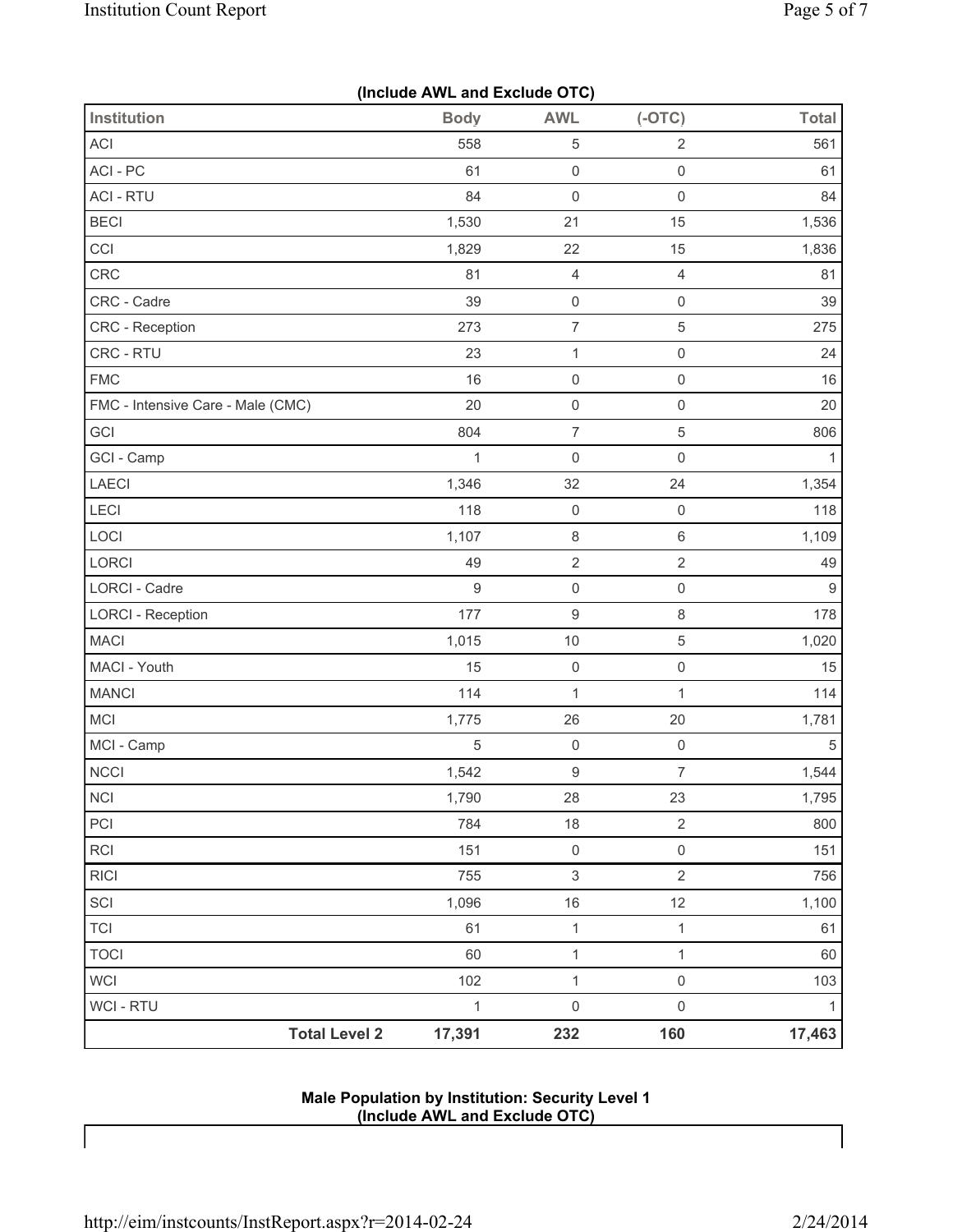| <b>Institution</b>                | <b>Body</b>    | <b>AWL</b>                | $(-OTC)$            | <b>Total</b>   |
|-----------------------------------|----------------|---------------------------|---------------------|----------------|
| <b>ACI</b>                        | 735            | $\ensuremath{\mathsf{3}}$ | 1                   | 737            |
| ACI-PC                            | 26             | $\mathsf{O}\xspace$       | $\mathbf 0$         | 26             |
| <b>ACI - RTU</b>                  | 48             | $\mathsf{O}\xspace$       | $\mathsf{O}\xspace$ | 48             |
| <b>BECI</b>                       | 723            | 14                        | $\overline{7}$      | 730            |
| <b>BECI</b> - Camp                | 469            | $\mathsf{O}\xspace$       | $\mathsf{O}\xspace$ | 469            |
| CCI                               | 803            | $\,6\,$                   | $\,$ 3 $\,$         | 806            |
| CRC                               | 66             | $\mathsf{O}\xspace$       | $\mathsf{O}\xspace$ | 66             |
| CRC - Cadre                       | 17             | $\mathsf 0$               | $\mathsf{O}\xspace$ | 17             |
| CRC - Reception                   | 214            | $\overline{7}$            | $\,6\,$             | 215            |
| CRC - RTU                         | $\overline{7}$ | $\mathsf{O}\xspace$       | $\mathsf{O}\xspace$ | $\overline{7}$ |
| <b>FMC</b>                        | 343            | $\,6\,$                   | $\,$ 3 $\,$         | 346            |
| FMC - Intensive Care - Male (CMC) | 12             | $\mathsf{O}\xspace$       | $\mathsf{O}\xspace$ | 12             |
| GCI                               | 444            | $\overline{7}$            | $\overline{4}$      | 447            |
| GCI - Camp                        | 747            | $\mathsf 0$               | $\mathsf{O}\xspace$ | 747            |
| <b>GCI-RTU</b>                    | $\overline{2}$ | $\mathsf{O}\xspace$       | $\mathsf{O}\xspace$ | $\mathbf 2$    |
| LAECI                             | 402            | $\,$ 5 $\,$               | $\overline{4}$      | 403            |
| LECI                              | 15             | $\mathbf 1$               | $\mathsf{O}\xspace$ | 16             |
| LECI - Camp                       | 171            | $\mathsf{O}\xspace$       | $\mathsf{O}\xspace$ | 171            |
| LOCI                              | 1,159          | $\,8\,$                   | $\,6\,$             | 1,161          |
| LORCI                             | 50             | $\overline{4}$            | $\,$ 3 $\,$         | 51             |
| <b>LORCI - Cadre</b>              | $\,6$          | $\mathsf{O}\xspace$       | $\mathsf{O}\xspace$ | $\,6$          |
| <b>LORCI - Reception</b>          | 317            | 16                        | 10                  | 323            |
| MACI - Minimum                    | 1,376          | 18                        | $\boldsymbol{9}$    | 1,385          |
| <b>MANCI</b>                      | 14             | $\,$ 5 $\,$               | $\overline{4}$      | 15             |
| MANCI - Camp                      | 402            | $\mathsf{O}\xspace$       | $\mathsf{O}\xspace$ | 402            |
| MCI                               | 448            | $\overline{7}$            | $\mathbf{1}$        | 454            |
| MCI - Camp                        | 364            | $\mathbf{1}$              | $\mathbf{1}$        | 364            |
| <b>NCCI</b>                       | 750            | 15                        | $10$                | 755            |
| NCCI - Camp                       | 381            | $\mathsf{O}\xspace$       | $\mathsf 0$         | 381            |
| <b>NCI</b>                        | 604            | $\,6\,$                   | $\overline{2}$      | 608            |
| <b>OSP</b>                        | $\,6\,$        | $\mathsf{O}\xspace$       | $\mathsf{O}\xspace$ | 6              |
| PCI                               | 1,294          | 27                        | 15                  | 1,306          |
| <b>RICI</b>                       | 1,741          | 29                        | 17                  | 1,753          |
| SCI                               | 967            | $\,6\,$                   | $\overline{2}$      | 971            |
| <b>TCI</b>                        | 46             | $\boldsymbol{9}$          | 3                   | 52             |
| TCI - Camp                        | 420            | $\sqrt{2}$                | $\overline{2}$      | 420            |
| <b>Total Level 1</b>              | 15,589         | 202                       | 113                 | 15,678         |

# **High Offender ID's**